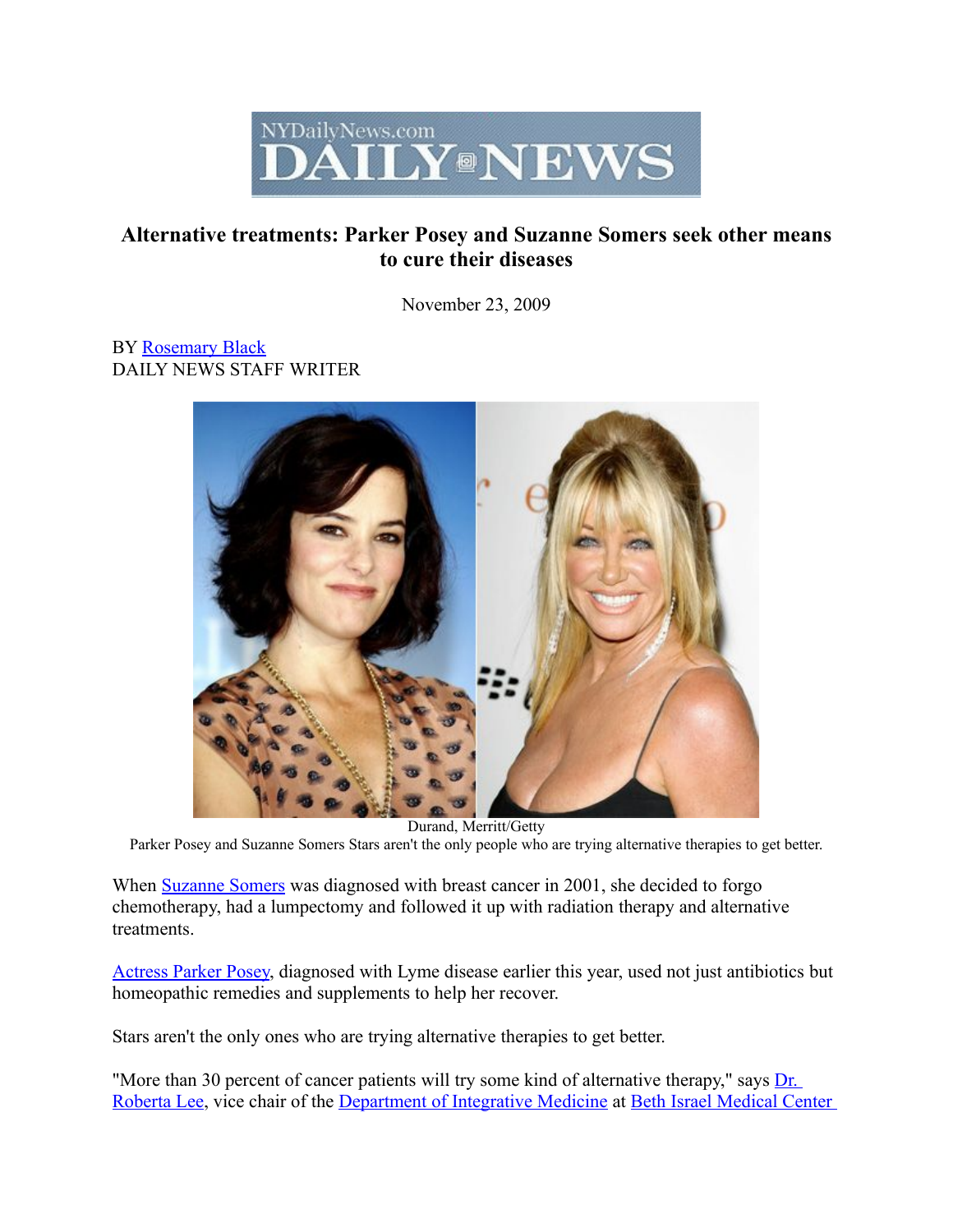and medical director of the [Continuum](http://www.nydailynews.com/topics/Continuum+Center+for+Health+and+Healing) Center for Health and Healing. "As at treatment on its own, alternative therapy is complicated and risky. But when it is supportive, it is a good strategy."

Some 3,000 patients a month are seen at her program, Lee explains. They may make use of everything from acupuncture and ginger tea for nausea to acupuncture for dry mouth caused by chemotherapy.

Very often, alternative treatments for various illnesses focus on dietary supplements, Lee explains.

"Just staying away from processed foods and red meat, and adding spices such as turmeric and ginger can be helpful," Lee says. "Green tea extract given at the right time is wonderful, since it's a powerful antioxidant."

Dr. Sheryl [Leventhal](http://www.nydailynews.com/topics/Sheryl+Leventhal) is a former New [York](http://www.nydailynews.com/topics/New+York+City) City oncologist who now recommends alternative therapies and has an office in [Nyack.](http://www.nydailynews.com/topics/Nyack) She appears in a video called "Rethinking Cancer," made by the Foundation for [Advancement](http://www.nydailynews.com/topics/Foundation+for+Advancement) in Cancer Therapy, which shares information about alternative treatment sources and practitioners. (The film, which can be ordered from the website, www.rethinkingcancer.org, outlines the treatment plans of four cancer patients and a Lyme disease patient.)

Leventhal believe that ridding the body of toxins is key in treatment plans.

"Our core program is detoxification of the body from the many insults that we have in our lifetime, from heavy metals to additives and preservatives," Leventhal explains. "When traditional medicine isn't working, people are now turning to alternative medicine."

Dietary supplements aren't the only alternative to conventional treatments; medical experts also are focusing on learning the mind, explains Dr. Isaac [Eliaz,](http://www.nydailynews.com/topics/Isaac+Eliaz) who runs a dietary supplements company called [Econugenics.](http://www.nydailynews.com/topics/EcoNugenics+Inc.)

Stress management, guided imagery and meditation all can enhance conventional medicine and the immune system," he says. "Take cancer, for instance. Conventional treatment focuses on killing the cancer. Traditional medicine sees something that is wrong and then tries to fix it. The alternative approach is to look at the person as a whole and see how we can enhance the well being of that person."

In Somers' case, she was inspired to write a book promoting treatments that avoid chemotherapy.

"It's a very brave choice to go against traditional medicine and embrace the alternative route," Somers writes in "Knockout." "It's easier to try the traditional route and then, if it fails, go to the alternatives, but often it can be too late."

But medical experts caution, however, against substituting alternative for conventional therapies.